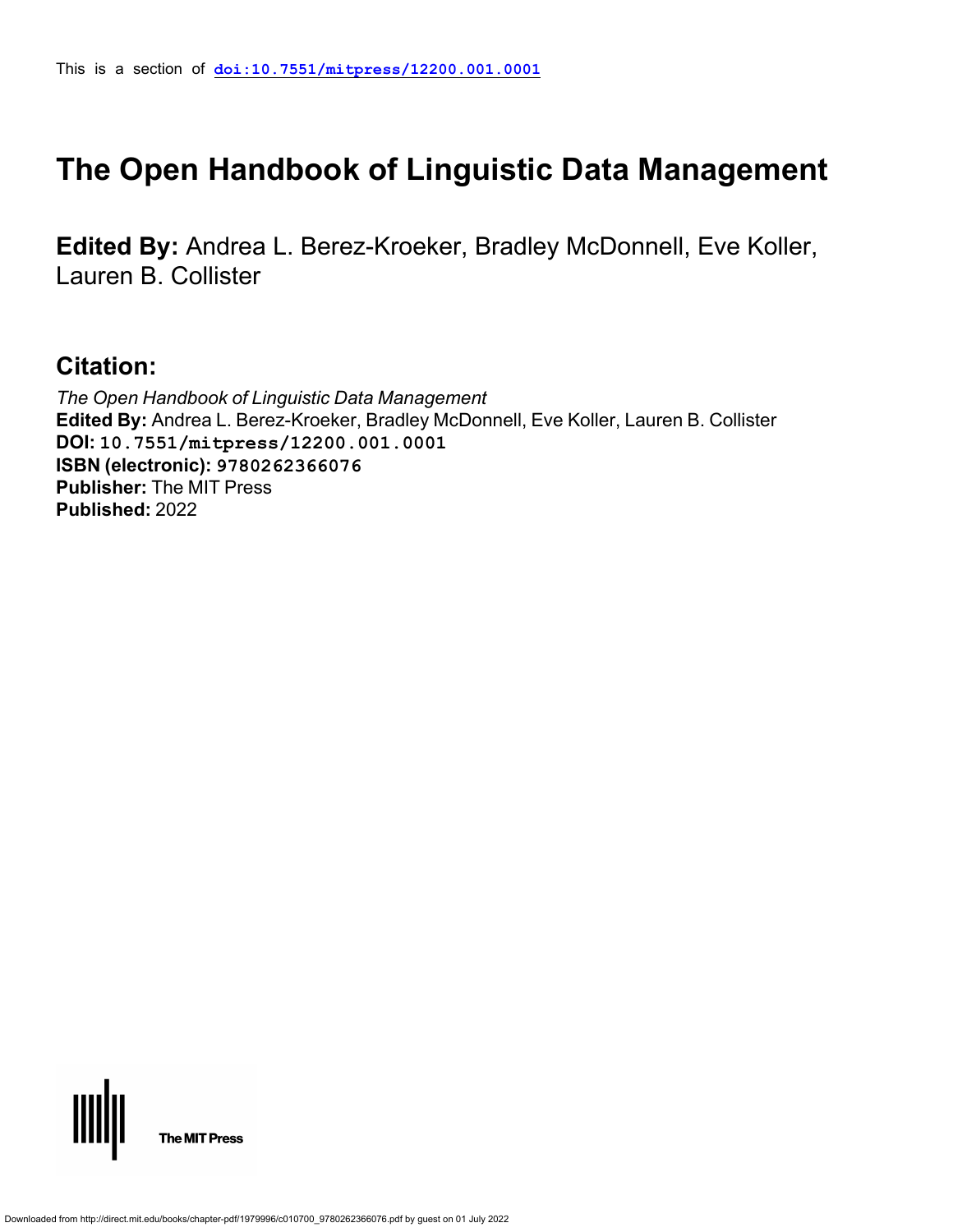# **12 Metrics for Evaluating the Impact of Data Sets**

**Robin Champieux and Heather L. Coates**

# **1 Introduction**

Research is a social activity, involving a complex array of resources, actors, activities, attitudes, and traditions (Sugimoto & Larivière 2018). There are many norms, including the sharing of new work in the form of books and journal articles and the use of citations and acknowledgments to recognize the influence of earlier work, but what it means to produce impactful scholarship is difficult to define and measure. The goals, methods, metrics, and utility of evaluating the impact of data sets are situated within this broader context of scholarly communication and evaluation. An understanding of the dynamic history, current practices, concepts, and critiques of measuring impact for and beyond research data sets can help researchers navigate the scholarly dissemination landscape more strategically and gain agency in regard to how they and their work are evaluated and described.

What is research impact? As Roemer and Borchardt (2015) describe, the concept involves two important ideas: the change a work influences and the strength of this effect. These effects can include, but are not limited to, advances in understanding and decision making, policy creation and change, economic development, and societal benefits. For example, rich documentation of an endangered language might lead to and support community and governmental revitalization efforts. However, the linkages between a specific scholarly product and its effects are rarely direct, there are disciplinary differences between how research is communicated and endorsed, and some outcomes take a very long time to manifest (Greenhalgh et al. 2016). This makes the assessment of research impact very labor intensive, even at a small scale, so researchers and decision makers often rely on data and metrics that are regarded as indicative of certain kinds of impact.

Many communities, particularly those outlined herein, have been interested in and have contributed to databased methods for assessing research impact. Libraries and librarians have a long relationship with research evaluation. In 1927, Gross and Gross published an article in *Science* describing a method for counting and analyzing the citations among chemistry journals to guide library support for graduate level training. The journal impact factor ( JIF), which will be discussed in more detail in section 2, is rooted in this history, as it was originally developed to guide decision making for journal indexing and library collection development. Similarly, as institutionalized support for research has grown, largely since the mid-twentieth century, governments, universities, and other organizations have sought to track and benchmark the progress and outcomes of their investments (Sugimoto & Larivière 2018). Why and how metrics are used by such evaluators will be discussed in section 4, but recent examples of this intense interest in impact evaluation include the creation and application of assessment frameworks, such as the Australian Research Council's Research Impact Principles and Framework (Australian Research Council 2019), intended to capture the complex routes by which knowledge is created, shared, and applied (Greenhalgh et al. 2016), and the development of new metrics, such as the Relative Citation Ratio (Hutchins et al. 2016).

The development of *scientometrics*, the quantitative study of scholarly literature, as a field is connected to and has influenced this history. The creation of the Science Citation Index (Garfield 1963) made it possible to access and use data about the citation relationships between publications at a scale allowing for quantitative investigation and measurement of the growth and impact of science. Most of the metrics used today for evaluation purposes, such as the h-index, an author-level,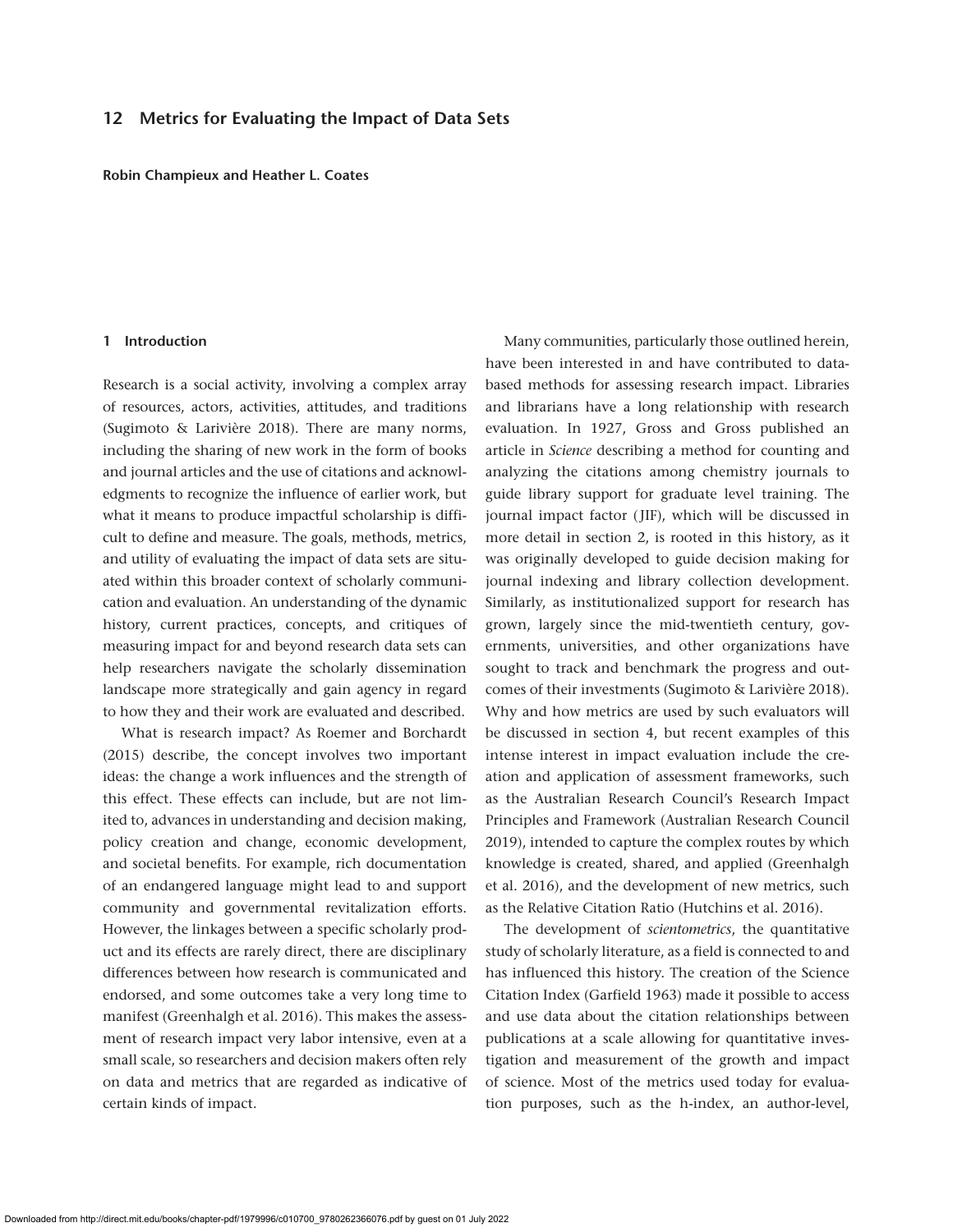citation-based metric, are an output of such scientometric research (Sugimoto & Larivière 2018).

Finally, it is worth highlighting the roles and influence of individual researchers within this landscape. They are often the focus of impact questions with highstakes consequences and can be both the objects of evaluation and consumers of metrics. As such, researchers are some of the most prominent advocates for improving the ways in which their work is assessed. The Declaration on Research Assessment (DORA), for example, was initiated at the 2012 Annual Meeting of the Society for Cell Biology and argues against evaluating the quality and impact of research based upon where it is published; DORA has since been signed by "more than sixteen thousand" individuals and organizations, including the Linguistic Society of America (San Francisco Declaration on Research Assessment [DORA] n.d.)

DORA and the ideas, concerns, and practices described within it reflect a changing scholarly communication system. How scholarship is created and shared, when and where it is discussed, and how it is endorsed is evolving. Most scholarly work is now published online, and technology changes have made it possible to share research products more immediately. Scholarly communication is also taking place in informal spaces, such as Twitter and research blogs, which can be tracked. Additionally, ideas about what should be considered valuable and citable research products have expanded to include such things as data sets, protocols, and software, along with an increasing interest in making these products more accessible and reusable. As Cronin and Sugimoto (2014:9) observe, "today the scholarly communication system is less linear, less rigid, and less opaque than before; both the process and end products are being transformed."

These developments have influenced the ways in which research impact is understood and evaluated. Data about research, particularly citation-based data, are increasingly used to administer science and scholarship, from hiring and promotion decisions to grant funding and university rankings (Aksnes, Langfeldt, & Wouters 2019). However, while the strength and validity of citation-based metrics are regularly examined and debated within the scientometric community, evaluation-based users of metrics are often unaware of an indicator's limitations, which can lead to misuse (Hicks et al. 2015). Several initiatives and resources have emerged to draw attention to and address this issue, such as the Leiden Manifesto (Hicks et al. 2015),

which describes best practices for guiding metrics-based research evaluation, and the Metrics Toolkit [\(https://www](https://www.metrics-toolkit.org/) [.metrics-toolkit.org/](https://www.metrics-toolkit.org/)), which uses a standardized schema to provide evidence-based information about metrics, including appropriate and inappropriate use cases. The availability of data that trace online and informal attention to and engagement with research products, and discussions about the types of impact these data reflect, are also increasingly a part of the modern impact landscape. Many data sources for online engagement have emerged and been integrated within traditional publishing and indexing platforms. Finally, the call to treat research data and other kinds of scholarly products as first-class research products has grown alongside the availability of new data sources for tracking and quantifying their impact.

Research impact is a complicated concept that exists within a highly dynamic scientific and scholarly communication ecosystem, and although this volume specifically deals with data and data management, metrics for data are best understood as components of research impact writ large. Understanding and participating in what can seem like a constant cycle of impact evaluation can be overwhelming; this chapter is designed to introduce foundational concepts for the understanding of impact and metrics, then specify how to apply these concepts to data. In section 2, we address fundamental metrics concepts, including the use of metrics for personal career advancement and by evaluators. Following that, we describe the practices that apply and are unique to research data and describe how to make use of them during data collection, analysis, and sharing. Our aims are (1) to help individual researchers develop metrics and evaluation literacy to make strategic decisions about how to share and disseminate research data and other scholarly products and (2) to equip them to be proactive participants in the research evaluation process who can effectively advocate for the value of their work.

#### **2 Foundational metrics concepts**

Here, we provide brief descriptions for the terms used throughout the rest of this chapter.

- *Activities*: The ways in which users (scholars or machines) can interact with a scholarly product.
- *Altmetrics*: The metrics and qualitative data that are calculated or derived from ways in which people interact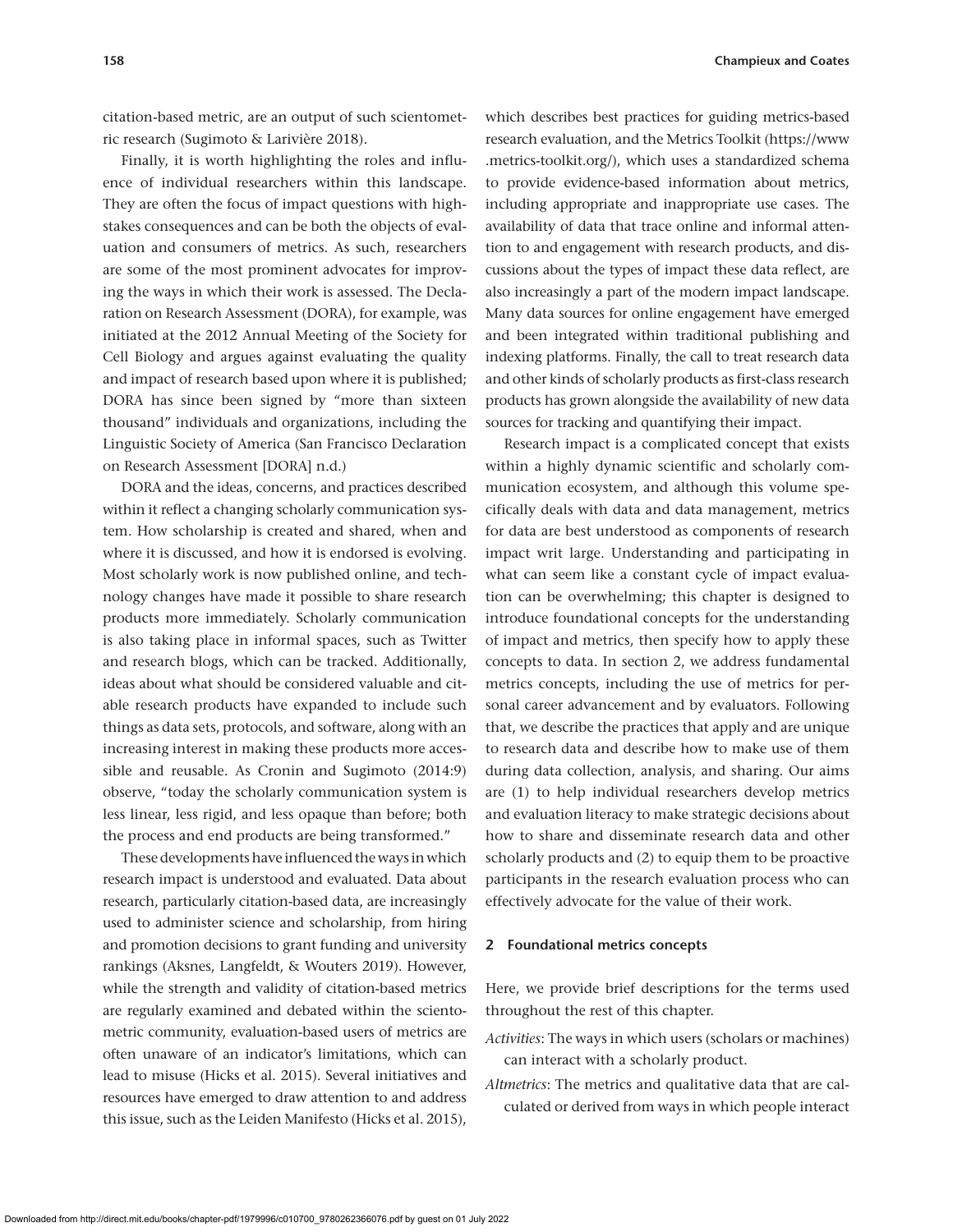online with scholarly content. These are often considered complementary or supplementary to traditional, citation-based metrics.

- *Awareness*: The degree to which scholars within a particular group know about a product. This is strongly connected to the visibility and discovery of specific products.
- *Citation-based metrics*: The metrics derived from citations. They are influenced by the content selected for indexing.
- *Dissemination*: The process of distributing a scholarly product to relevant audiences.
- *Impact*: The way(s) in which a scholarly product (or body of work) has affected the world. Often, this happens on a longer time scale than evaluation processes.
- *Indicators*: An indicator is a quantified way of measuring a concept (e.g., impact, quality). The usefulness of an indicator depends on its explicit linkage to a concept and sufficient evidence that it is a valid measure for the concept (Gringas 2016). Gringas also suggests that indicators of different concepts should not be combined into a single composite indicator.
- *Normalization*: A process for modifying data that are measured on different scales to produce values that share a common scale. This is necessary for valid comparisons of scholarly products.
- *Outcomes*: The consequences or changes in a target that directly result from a research intervention, program, or discovery.
- *Quality*: This is a broad concept that is operationalized differently across fields of research and which includes different elements such as novelty, creativity, and integrity depending on the field of research and methods employed. Data quality is often assessed based on its utility for a specified purpose. Similarly, the utility of a metric is influenced by the data on which it is calculated. No publication metric is a direct measure for quality because the standards for determining quality vary by individual, organization, discipline, setting, and many other factors. Despite its flaws, bibliometrics scholars (e.g., Gringas 2016; Waltman 2018) agree that there is no substitute for expert judgment via peer review in evaluating the quality and integrity of individual scholarly products or an author's body of work. *Scholarly product*: The object the metric describes or
- applies to (e.g., journal, article, author).

*Usage*: The ways in which scholars use scholarly products. This encompasses viewing abstracts, skimming articles to filter for relevant information, reading online to scan for new ideas, downloading to save for later reference or citation, finding related articles and resources, storing and organizing into citation management databases for long-term use, text and data mining, and more.

Prior to the widespread adoption of network technologies for disseminating scholarly publications, metrics centered on analyzing the connections contained within citation data that exist between documents, authors, and journals. Many of the metrics not based on citations are simple counts of the ways in which users engage with products in an online environment. These are commonly referred to as altmetrics (short for "alternative metrics"). For example, in our current networked scholarly environment, a user can find, access, download, and export data about an item to their citation management tool. Each of these activities leaves a digital trace. Thus, we can see how many people on Twitter or how many media sources have mentioned the findings reported in a particular article. Altmetrics providers such as Altmetric and PlumX harvest and gather these digital traces for users to access and use. Other metrics are derived from more complex formulas; these include the JIF, the Eigenfactor Article Influence Score, and Field Normalized Citation Impact metrics. No single metric can reflect the full impact of an article, data set, or other product. In general, metrics are indirect indicators of impact, rather than direct measures.

A variety of terms are used to describe metrics about research. The term *publication metrics* is typically used to describe metrics for journal articles, books, and book chapters. As the processes for conducting research and disseminating the resulting knowledge have shifted online, it has become possible to capture interactions with a broader range of scholarly products. The field of *bibliometrics* uses statistical and network analysis techniques to analyze data related to scholarly products. This body of research often describes activities related to or relationships between three core objects—the scholarly product, authors, and the venue for dissemination, such as a journal or press. Many publication metrics are constructed from a few key attributes—citation, authorship, and institutional affiliation—and the relationships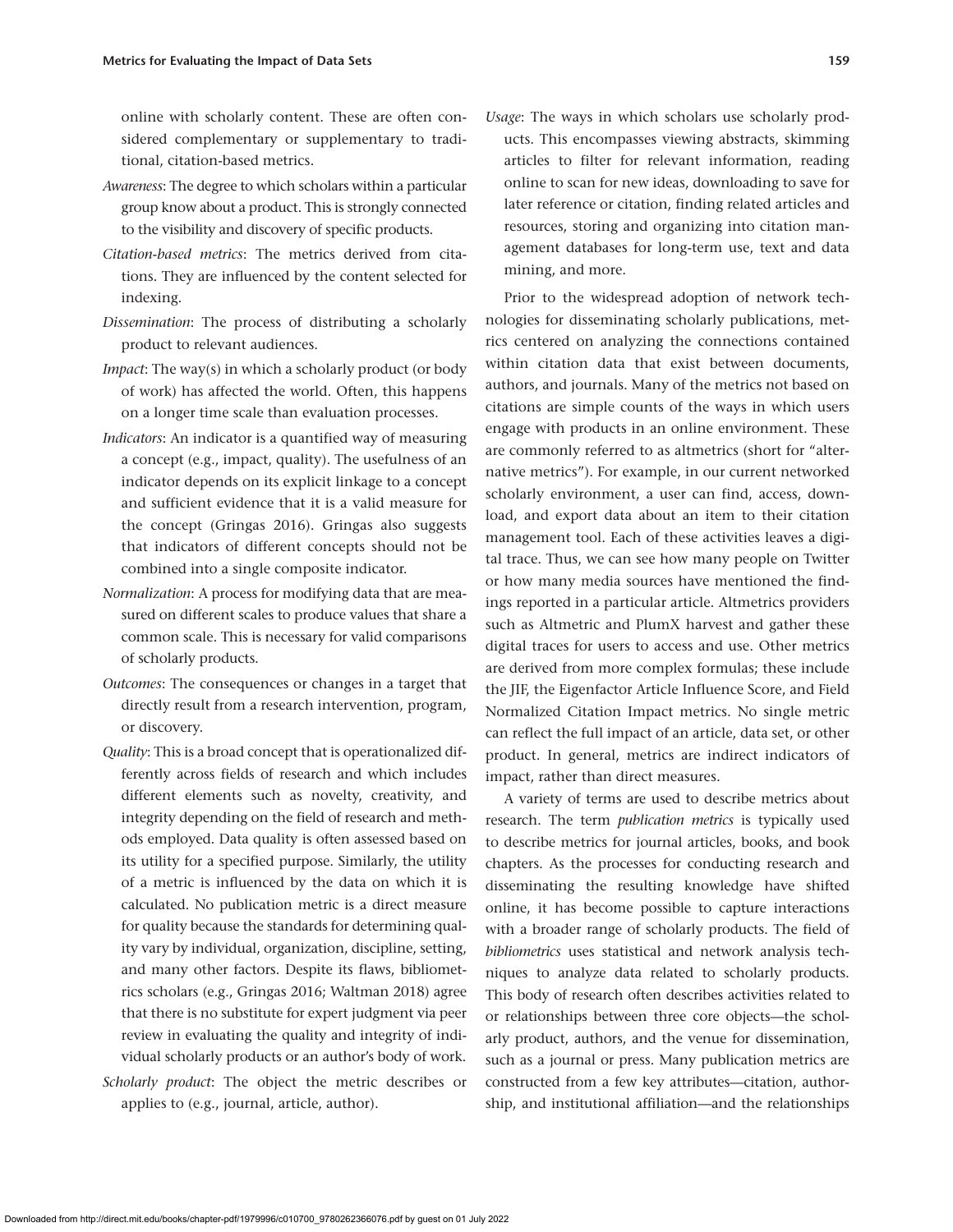**160 Champieux and Coates**

between them. *Altmetrics* is a more recent term coined in 2011 to describe a broader range of metrics derived from engagement with scholarly resources online and via social media (Priem et al. 2010). Altmetrics are often counts of specific activities that take place online, including views, downloads, endorsements (e.g., shares or likes, which vary by platform), and the use/reuse that takes place outside of the publication ecosystem described by journal indexes and citation databases. They are commonly seen as a supplement to citation metrics (i.e., metrics derived from citation data). The altmetrics manifesto (Priem et al. 2010) reflects frustration with the limitations of citation-based metrics and how they are used, particularly the JIF. Altmetrics are often siloed by social media platform; there is no metric, citation-based or altmetric, that is a reliable indicator of usage or engagement across all platforms. *Article-level metrics* are distinct from altmetrics; this term is used to describe both citation metrics and altmetrics about a particular article, as opposed to metrics about journals, such as the JIF. Finally, scientometrics is the "study of science, technology, and innovation from a quantitative perspective" (Leydesdorff & Milojević 2012), whereas *research impact metrics* is an umbrella term used to describe a range of metrics that speak to the impact of research. The rest of this chapter focuses on metrics about scholarly outputs or products, rather than metrics related to the inputs and outcomes of research.

Metrics are indicators, that is, indirect measures, rather than direct measures of impact. The many metrics just described exist because the data are available, not because they were designed to measure a particular concept for evaluation purposes (e.g., quality, impact, reputation). The strength of the relationship between a bibliometric indicator and the corresponding concept is crucial to the validity of the indicator (Sugimoto & Larivière 2018). Put simply, for an indicator to be valid, it must measure the concept that people expect it to and do it reasonably well. In the case of bibliometrics and altmetrics, the validity of the metric is often unclear to users, partly due to disciplinary differences in scholarship, publication, and the ways in which quality and impact are understood and valued. There is often a mismatch between the criteria that evaluators use (e.g., quality) and the metrics (e.g., citations). For instance, some administrators equate high impact research with publishing in a journal that has a comparatively high JIF. The JIF is "a measure reflecting the annual average (mean) number of citations to recent articles published in that journal" (Metrics Toolkit Editorial Board 2019). The JIF is problematic for a number of reasons. First, it is a measure about a journal as a whole, rather than individual articles. Second, it is not a valid predictor for individual articles because the distribution of citations is highly skewed. Thus, the mean of a highly skewed range of citation counts is not representative of most of the individual citation counts. Most of the articles published in a journal will not receive the number of citations suggested by the JIF. In some cases, like that of the journal *Nature*, 75% of articles receive fewer citations than the average citations reflected in the JIF (Larivière et al. 2016).

Citation count is a common example of a metric that appears to be simple and consistent on the surface, but which has a tremendous amount of hidden variance. There is variance in meaning; scholars cite for many reasons—to acknowledge awareness of existing literature, to contradict or argue with previous findings, to support their own methodological decisions, and more (Bornmann & Daniel 2008). Neither the fact that article A cited article B nor the count of citations for article B inherently conveys meaning about the quality of article B, nor the quality of the research that led to its creation. Cultural norms and practices for when to cite also differ by discipline or research field. There is also substantial variance in the data available for different disciplines, publication languages, and regions of the world (Sugimoto & Larivière 2018). However, citations and derived metrics can be construed as an indicator for impact on a scholarly audience, given the appropriate context (Bornmann & Daniel 2008). Context is a tremendously important factor to consider when interpreting and using metrics (Paul-Hus et al. 2017). Over the last 50 years, we have learned much about the value of publication metrics as well as the dangers in using them to evaluate individual scholars. It is important to keep those lessons in mind as we construct and implement metrics about data sets so that we do not recreate the same biases, limitations, and challenges.

#### **3 Understanding metrics for career advancement**

Scholars are the subject of constant evaluation for hiring, publishing, funding proposal reviews, annual reviews, promotion and tenure, and recognition through awards. As candidates for promotion and tenure, scholars are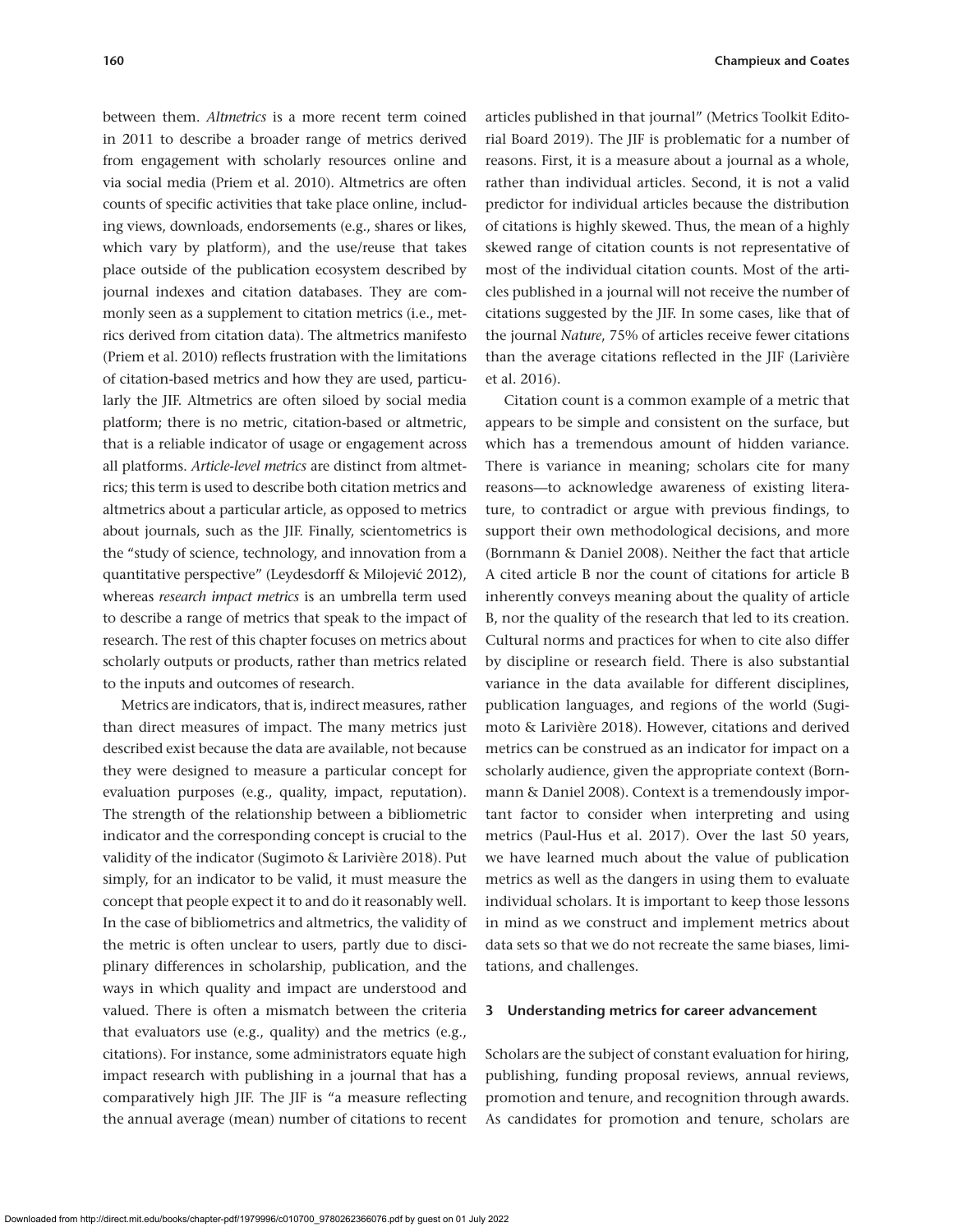expected to tell a compelling story about how their scholarship has affected the world, in addition to meeting disciplinary and institutional standards for quality, productivity, and often funding. The ways in which institutions and the schools and departments contained within them operationalize concepts such as quality, prestige, and impact vary widely. Early career scholars are expected to navigate these systems and construct their research programs to meet these expectations. In some cases, the expectations of institutions diverge from those of peer institutions; thus, scholars face the additional challenge of building a research program that is successful within their current institution and still viewed favorably by those at other institutions. Evaluation of scholars for hiring, promotion and tenure, and awards is often centered on notions of prestige, reputation, excellence, and impact. Often, these concepts are not sufficiently operationalized for the evaluation task, leaving evaluators to interpret and apply them within the limits of their own knowledge, expertise, and available time. At best, this results in inconsistent evaluation; at worst, it significantly disadvantages scholars whose work does not fit the expectations of the evaluators.

A scholar's ability to build reputation and gain access to resources is crucial to their career success. Successful scholars are effective at crafting a compelling narrative about the value of their work in grant proposals, reports, publications, and their dossier. Though these narratives may incorporate concepts such as "high-impact" and "prestige" that are used and valued by their institutions and disciplines, they frequently do so in very vague terms and without evidence to support the claims. There is a significant disconnect between the rhetoric used by both scholars and evaluators in describing scholarship and the evidence available to support those claims.

Uncertainty and the challenges of evaluating scholars as just described have contributed to an overreliance on easily available publication metrics, such as the JIF. Though not intentional, metrics have increasingly been used as proxies for values such as productivity, impact, and quality. This is problematic for two reasons. First, many metrics can be gamed; over time, people change their behavior to improve their performance according to the metric. The behaviors that result in metric improvement may compete with and win out over behaviors leading to better quality research and more reproducible results. Second, many metrics are not fit to be used in

evaluating scholars. A prime example is the JIF, which was initially designed to improve information retrieval and support collection development activities by librarians before the availability of electronic databases and the Internet. The JIF was not designed to be used in the evaluation of individual scholars, yet it frequently is.

# **3.1 Best practices for increasing the visibility of your scholarship**

As the publishing ecosystem has changed, strategies for disseminating and discovering scholarship have also changed. These practices can enhance or constrain the metrics available for particular scholarly products. In the last decade, the following recommended practices have emerged to maximize dissemination of scholarly products and enable availability of publication metrics that support career advancement.

**3.1.1 Own your scholarly profile** First, scholars must create an online profile, or digital identity, that is independent from their institution. Institutional websites frequently change, and faculty may not be able to easily update or customize those sites. The core platforms recommended are ORCID (Open Researcher and Contributor ID; <https://orcid.org/>) and Google Scholar [\(https://scholar](https://scholar.google.com/) [.google.com/](https://scholar.google.com/)). A structured profile, such as ORCID, can be exported to streamline and export bibliographic data for biosketches and other proposal and reporting requirements. Scholars who need a more robust digital identity or who engage with public and community audiences may want to consider creating a hosted site that helps their audiences understand and find their work. Core elements for these digital profiles are educational background, scholarly products, awards, and digital projects. It is crucial to provide clear and accessible information about scholarship that is geared toward a public audience. A digital profile can also increase the visibility of community-based service-learning projects or communitybased participatory research. Links to scholarly profiles should be included in e-mail signatures, social media accounts, and other professional and institutional web pages to maximize discovery and visibility.

**3.1.2 Share freely** Once scholars have a digital profile that reflects their scholarly identity, the next step is to make the scholarly products as openly available as possible. Such products include journal articles as well as presentations, posters, book chapters, books, digital projects,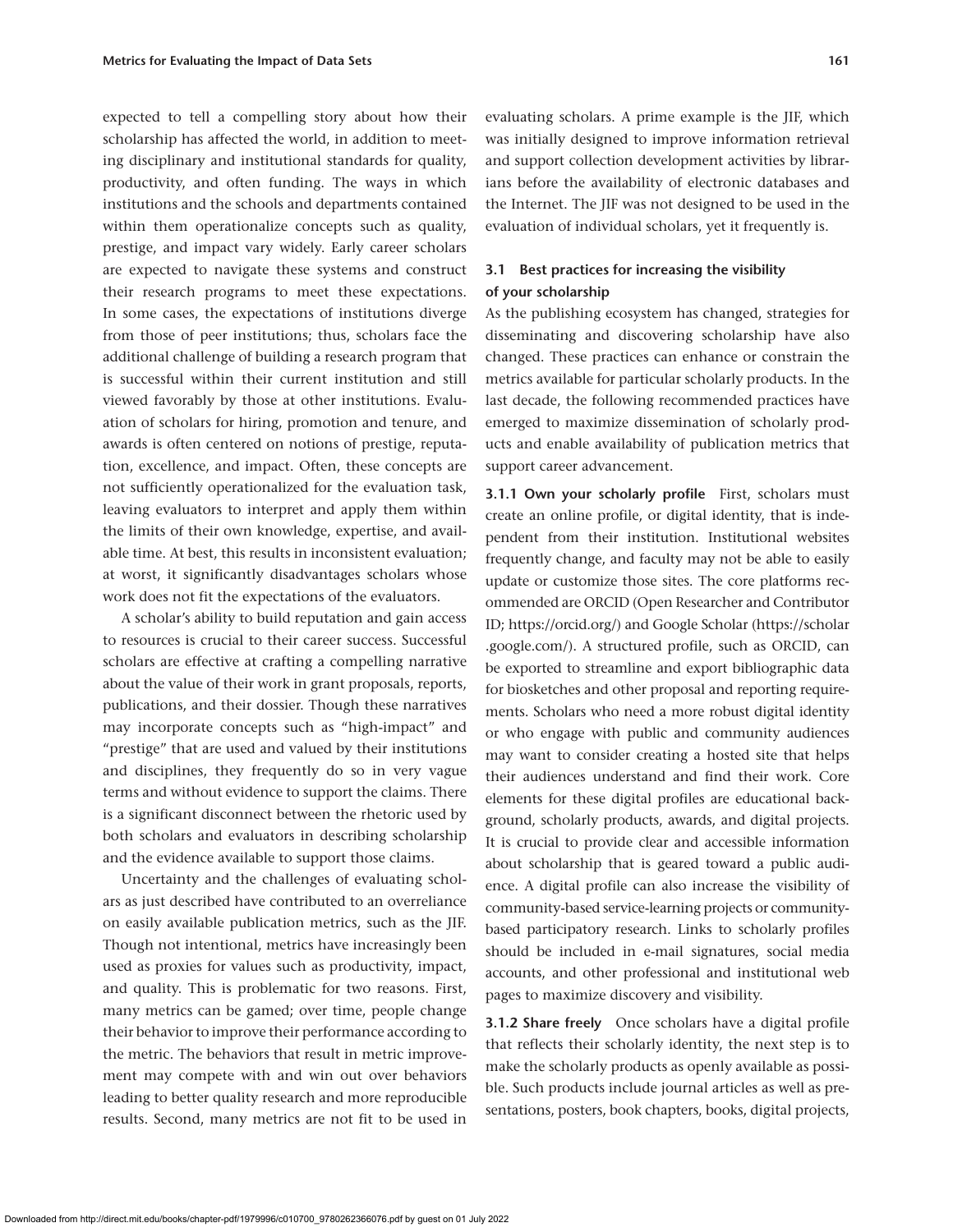**162 Champieux and Coates**

data sets, and code or models, among other scholarly products. Because readers prefer one-click access, publications that are available openly are discovered and retrieved first. Greater access often leads to more citations (Piwowar et al. 2018; Colavizza et al. 2019; SPARC Europe, n.d.). Sharing freely does not necessarily require scholars to change their publishing practices; instead, they can utilize the expertise of librarians to identify which products can be shared openly and to deposit them into an appropriate repository or platform. The benefits offered by many institutional repositories include rich metadata and digital object identifier (DOI) registration to increase discovery, as well as a commitment to maintaining longterm access through archiving or preservation strategies. These services are typically available to affiliated scholars at no cost, as they are often subsidized by the library or research offices within the institution. The benefits of increased visibility and access take time to accrue, so creating a scholarly profile and sharing scholarly products freely are best completed as early as possible in a scholar's career trajectory.

**3.1.3 Gather evidence** When preparing a dossier for promotion and/or tenure, a funding proposal, or an award package, scholars need evidence of the impact and influence of their work (Alperin et al., chapter 13, this volume). For some scholars, these points of need may be the first time they think about research impact metrics. However, the availability of rich evidence in support of their case may depend on proactive planning and strategies for disseminating their scholarship. While a substantial proportion of the Western, Englishlanguage literature in the physical and biomedical sciences is represented in citation indexes, this is less true for the social science, humanities, and interdisciplinary literature. Scholars should aim to gather a range of publication metrics (e.g., citation counts, normalized citation metrics, JIF) as well as altmetrics (e.g., Tweets, blog mentions, policy mentions) as potential evidence. With altmetrics, it is often the case that the stories behind the numbers are more compelling than the numbers themselves. When possible, normalized metrics are recommended. Field normalized metrics are a "ratio between the actual citations received by a publication and the average number of citations received by all other similar publications" (Metrics Toolkit Editorial Board 2018). Field normalized metrics in particular enable easy comparison by evaluators because they are standardized according to

the time of publication and research field. By intentionally disseminating their work, scholars can maximize its visibility, access, and use to generate evidence of attention, use, and impact.

**3.1.4 Tell your story** Metrics should not drive the story. Scholars should develop their story first and use relevant metrics to support their case. Using a mix of qualitative and quantitative evidence to support the case is more effective than relying on a single type or source of evidence. Few candidates are well served by limiting the metrics used to those available in platforms such as Dimensions, Journal Citation Reports, Scopus, and Web of Science. In the case of tenure and promotion, the short pretenure time frame combined with the time it takes for citations to accrue means that it is rare for quantitative publication metrics alone to make the case. Selected metrics should describe the scholar's work (e.g., article level metrics, altmetrics), rather than the merits of the publisher or journal. Ultimately, the scholar's case and the evaluation of it are about more than the metrics. It is up to the scholar to tell a compelling story and demonstrate that they have met the requirements. Likewise, evaluation consists of more than comparing numbers. The expertise of evaluators is a crucial component of research evaluation. Neither the quality of scholarship nor its impact can be summed up in a metric.

#### **4 How metrics are used by evaluators**

Within academic and research institutions, the use of research impact metrics has increased for both hiring and promotion decisions. Their use in promotion and tenure decisions tends to be more formalized and documented than in other processes such as hiring, perhaps because the policies and processes for promotion and tenure are more formalized. However, these metrics do not hold absolute meaning. Rather, their meaning is socially constructed within the context of institutional practices (Leydesdorff, Wouters, & Bornmann 2016). Faculty reviewers serving on promotion and tenure committees are tasked with evaluating their peers according to the standards and processes of their institution. They bring to this work implicit assumptions and expectations about the meaning of prestige, high-quality scholarship, and impact. These assumptions often place higher value on products such as journal articles, which are vetted through the trusted (but imperfect) process of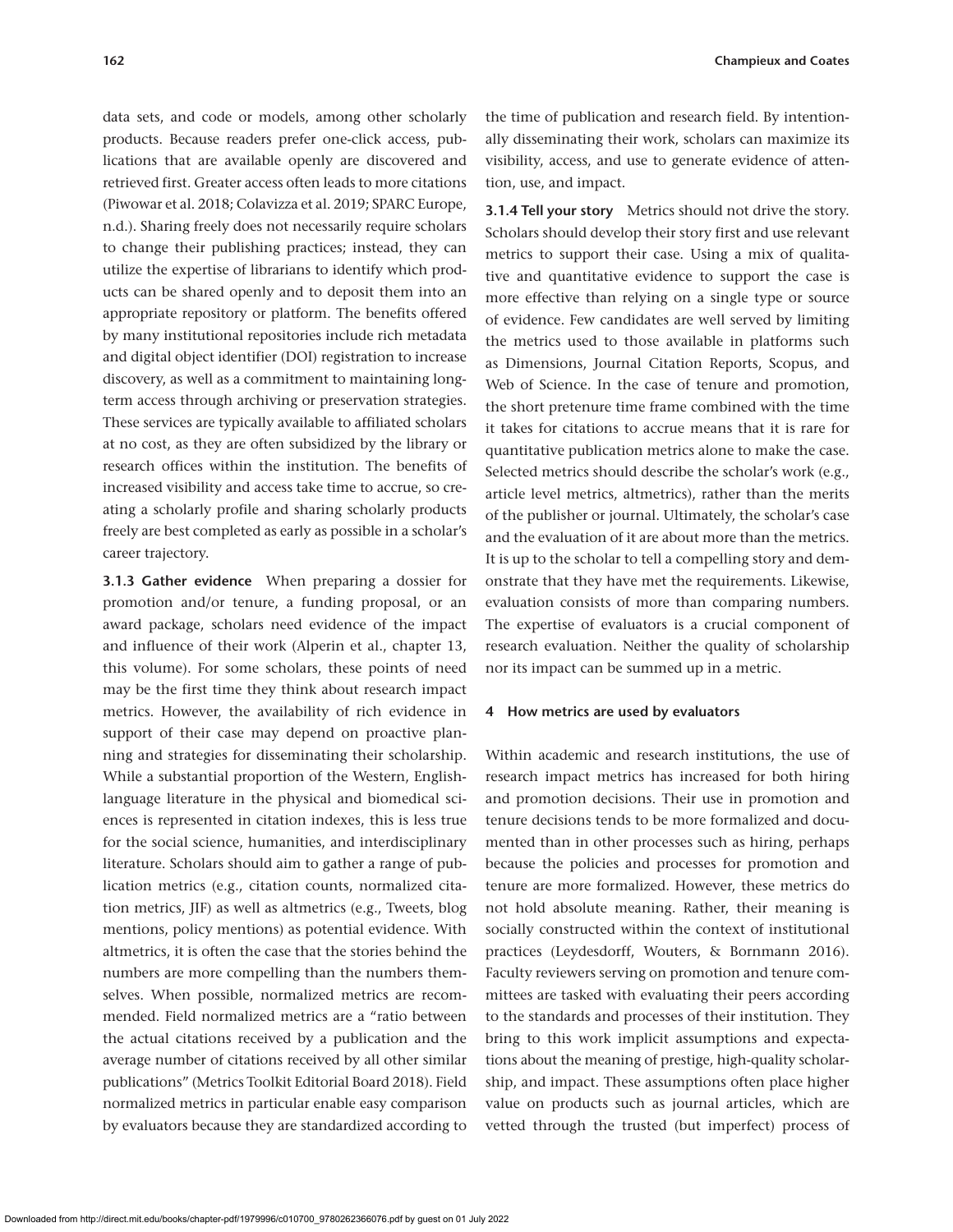peer review, with correspondingly less value placed on presentations, posters, data, software, and such. (Alperin et al., chapter 13, this volume). There are also disciplinary or professional beliefs about the relative value of specific journals, conferences, and presses. These beliefs often favor historically significant or long-lived organizations but are not necessarily informed by evidence or a clear understanding of the scholarly ecosystem in which they are created, disseminated, assessed, valued, and consumed. Such implicit expectations and beliefs become problematic when they conflict with the disciplinary culture of the scholar under review.

Reviewers use research metrics for a variety of reasons. Anecdotally, reliance on metrics appears to be heaviest when time constraints are a factor and reviewers are unfamiliar with the field or discipline of the scholar under review. At large research institutions where committees review a hundred or more promotion cases per year, it is not possible for reviewers to read a sample of the publications produced by a candidate during the review period; neither are they experts in each candidate's field. Scholarly norms such as authorship conventions and the specific products that are valued can vary widely, even within disciplines. Additionally, reviewers are generally not aware of the limitations of and biases in the data used to generate citation metrics and altmetrics (Leydesdorff, Wouters, & Bornmann 2016). Despite insufficient training and support for this work, reviewers must do the best they can with limited information and resources. Changing the metrics used and how they are understood requires confronting complex and implicit beliefs held by each scholar. Beliefs about the value of scholarly products, ways of disseminating those products, and the metrics that serve as indicators of their visibility, use, and impact on the world influence evaluation decisions. Change will also require stakeholders to acknowledge the value systems enforced by their institutional policies and procedures for hiring and promotion. Finally, reviewers must recognize their own knowledge gaps and be willing to seek out expertise and support.

#### **5 How data are shared and used**

Having covered the foundational concepts and uses of metrics, we turn now to metrics for data. Importantly, data metrics highly depend on how they are shared. Dissemination of data occurs along a spectrum, ranging from

the informal, such as posting data on a lab website, to the formal, such as peer-reviewed data papers. Callaghan et al. (2012) describe two models of data sharing: *publication* and *Publication*. The former refers to when data are shared without a formal commitment to discovery, reuse, or long-term availability. An example in linguistics is the Corpus of Regional African American Language (CORAAL) project website. In contrast, *Published* data are stored, described, and organized in a way that enables potential users to find, access, understand, use, and cite them. Mature examples of this model include subject repositories such as the Inter-university Consortium for Political and Social Research or The Tromsø Repository of Language and Linguistics (TROLLing) archive. An emerging model is that of data journals such as *Scientific Data* and *GigaScience*, in which data are described with rich metadata, associated with a persistent ID, usually a DOI, and supported by an organizational commitment to maintain access for some period of time into the future. Some journals in linguistics have sections devoted to data sharing, such as *Phonological Data and Analysis* and *Language Documentation and Conservation,* though these may not necessarily publish data sets on their own.

Many options for sharing data produce high value for both data producers and consumers (see Callaghan's model in Van den Eynden 2011), including depositing data to specialized data centers or open-access repositories. Sharing data on a research group website is a low-barrier option for the research group, but generally does not support effective discovery and reuse. Other researchers are not likely to find the data, unless they know that the group has this practice of sharing. Thus, neither the producer nor the consumer gains much value from data shared in this way. Similarly, decisions about sharing have substantial impact on the availability of metrics for the data set. The available metrics often depend on a number of factors related to the platform selected for sharing. Does the platform use server logs or web analytics tools to capture usage? Does the platform provide rich descriptive information that can be harvested by search engines such as Google Dataset Search or scholarly indexes such as DataCite (e.g., structured metadata)? Is a persistent identifier provided to ensure access, even as platforms and web links change? Is there a commitment to data retention? Is there a commitment to data preservation? Can a user access the usage statistics for their data sets?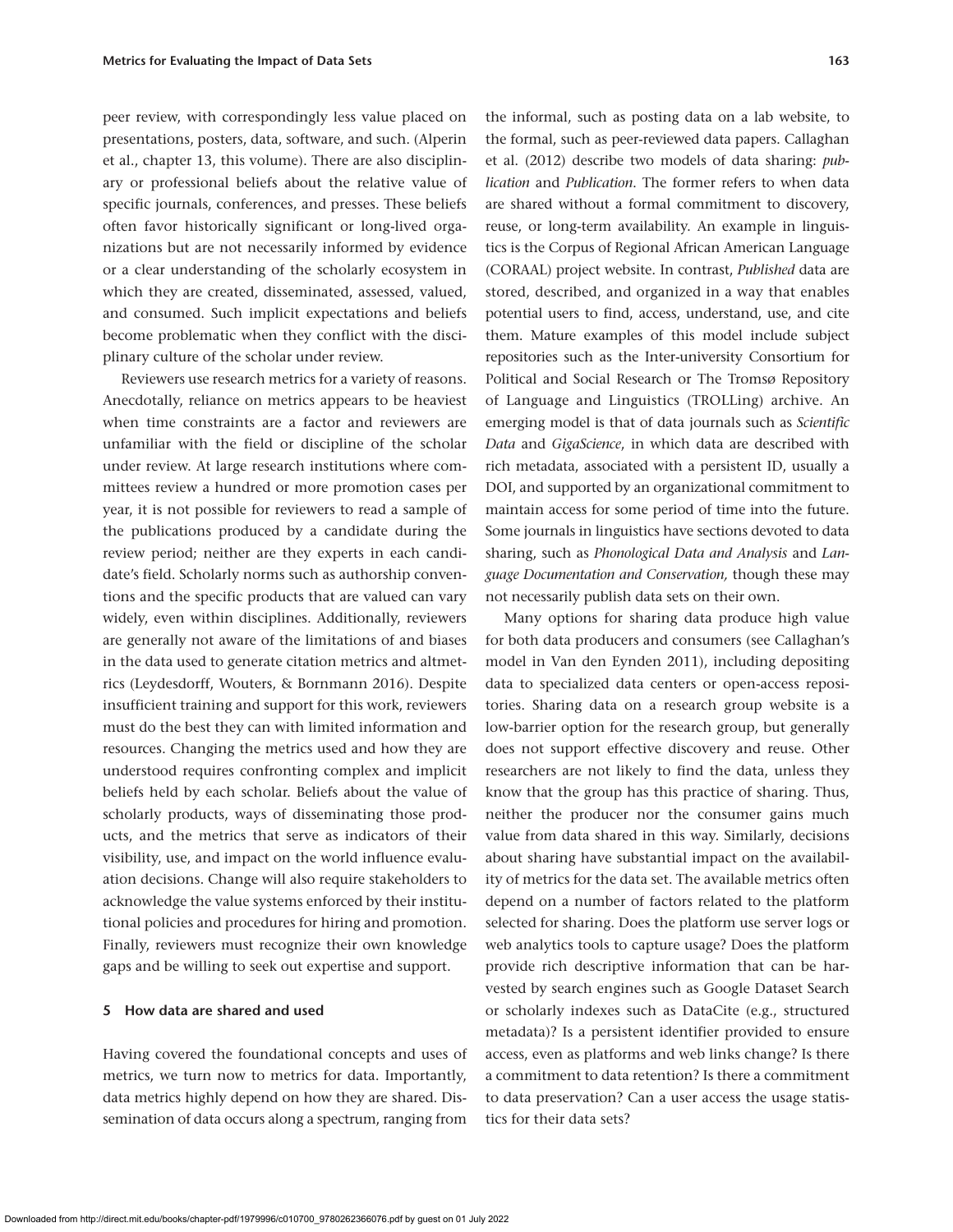Though many platforms are beginning to address some of these issues, most are focused on easily implemented solutions that provide immediate value without addressing long-term access and preservation. One such example is the proliferation of DOIs for data sets. While they are crucial in our current ecosystem for discovery and citation, they do not ensure that the data they point to will be available in ten years, even if the DOI and its associated metadata are maintained. For a more indepth discussion of archiving linguistic data, see chapter 7 (Andreassen, this volume).

#### **6 Metrics about data sets**

#### **6.1 Data citation**

Citation has a pivotal role in the scholarly ecosystem, from both sociocultural and technical perspectives. In large part, citation has value because scholars believe that it has value. It represents our notion of credit and attribution within the research community (Kurtz & Bollen 2010). Like the citation of publications, citation of data serves a variety of needs. Data citation is a keystone practice for data sharing, discovery, access, and rewarding data creators for their work (Altman et al. 2015). The recent position paper by Berez-Kroeker et al. (2018) emphasizes the importance of data citation in supporting reproducible research in the field of linguistics. Developing and implementing standards for data citation is one way to address the lack of rewards for the important, but largely invisible, preprocessing work of preparing data for use. Citations are a familiar incentive for data creators to share their data because they are already embedded in hiring practices, career advancement, and awards and funding processes. A wide range of scholarly infrastructure and cultural norms influence data citation practices due to the many functions they have. Conzett and De Smedt (chapter 11, this volume) describe more fully the practices and principles of data citation. Here, we will focus on the role of data citation in attribution, discovery, and access as it shapes the availability of metrics.

Systematic data citation is a key element of the social and scholarly infrastructure that fosters trust in research (Funk et al. 2019). The linkages created between publications and data sets, particularly by machine actionable citation metadata and DOIs, are critical for enabling verification and validation of research conclusions (CODATA-ICSTI Task Group on Data Citation Standards and Practices 2013). Effective reuse depends on the data sets being usable digital objects (Borgman 2012). However, this additional value comes at a relatively high cost to the original research team and their institution; for data to be reused, the data must be managed, described, disseminated, and preserved. Researchers must choose how to invest their limited time in activities that are rewarded, such as data collection, analysis, and writing for publication, or in activities that are not rewarded, such as preparation of shareable data. For those who do not consider this work a core component of their research workflows, providing credit and recognition in the form of citations to data sets may be a motivating reward. Such rewards are crucial for changing the overall culture of research to one that values quality over quantity, reproducibility over novelty.

**6.1.1 Discovery** Though discovery is enhanced through data sharing and citation, the act of sharing data or making it available does not necessarily make it visible and discoverable to potential users. Borgman (2012) describes the discoverability of data as the ability to "determine the existence of a set of data objects with specified attributes." Such attributes commonly include data creator, date of creation, method of creation, description of contents, and its representation. One challenge is that those attributes deemed relevant and the terminology used to describe them differs across research disciplines and communities. Maximizing the visibility and discovery of data requires that they be well described in a way that both machines and humans can understand; data must also be identified uniquely and must be persistent and available in usable open formats (CODATA-ICSTI Task Group on Data Citation Standards and Practices 2013). By taking into account some of the important aspects of data citation outlined here and in Conzett and De Smedt (chapter 11, this volume), discovery may be enhanced and the relevant metrics that can show impact will be easier to collect and more meaningful.

The following examples illustrate how discovery can be affected by decisions related to description, registration, and citation.

#### Example 1: CORAAL

Citation: Kendall, Tyler, and Charlie Farrington. 2018. *The Corpus of Regional African American Language*. Version 2018.10.06. Eugene, OR: The Online Resources for African American Language Project. [http://oraal.uoregon.edu/coraal.](http://oraal.uoregon.edu/coraal)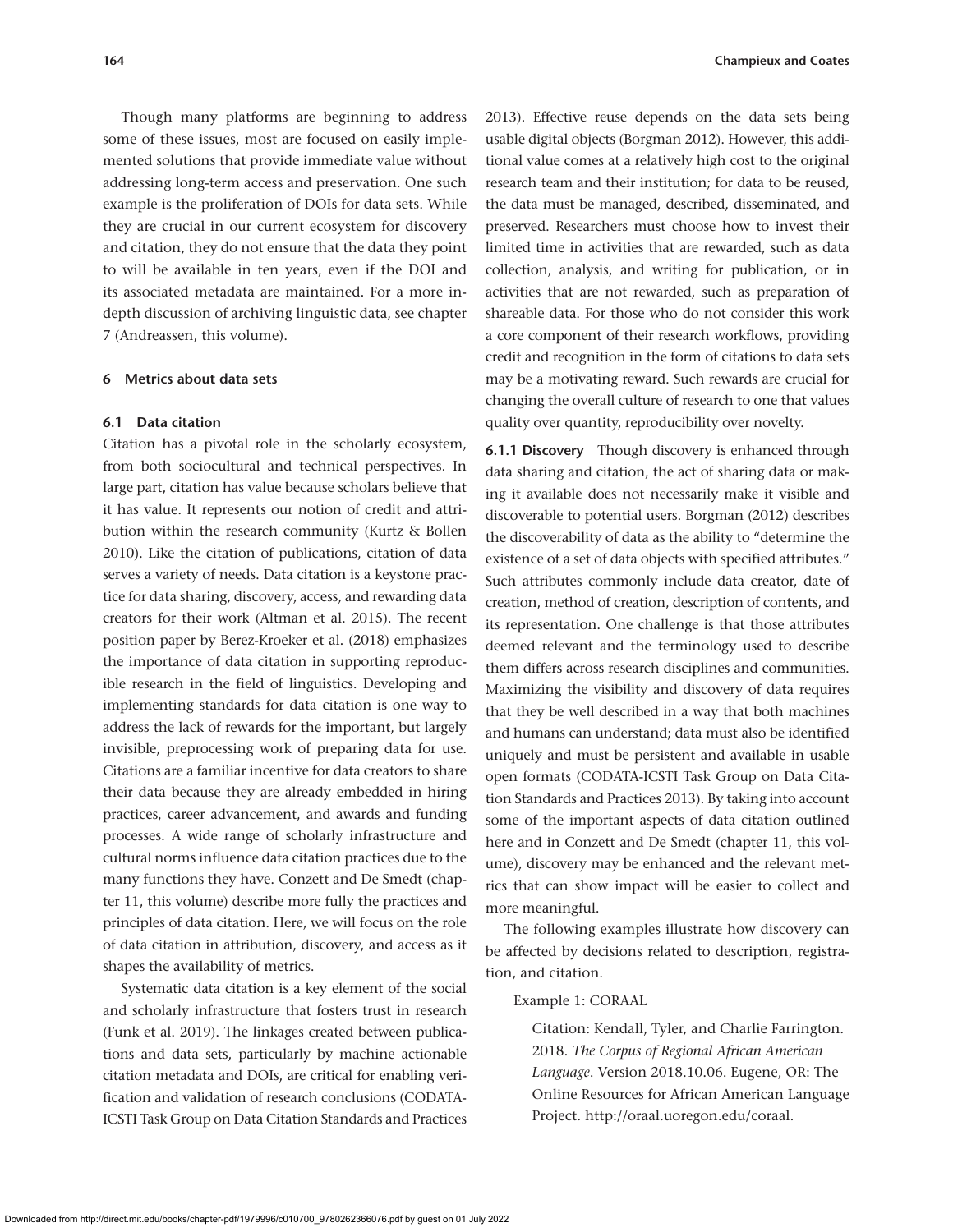Though this data set does not have a persistent identifier, the name is relatively unique. Thus, we can conduct a quick test of discovery. We performed phrase searching of "Corpus of Regional African American Language" in Dimensions, Google Scholar, Scopus, and Web of Science, as well as the subject database ProQuest Linguistics and Language Behavior Abstracts (LLBA). Our search results are in table 12.1.

The relevance of the results varies. In the subject database (LLBA), the phrase was found in nine items. Because the LLBA database does not include reference metadata, it is not possible to determine whether any of the items cite the CORAAL data set. In Dimensions, the results include several items that contain the phrase within the article title or in the references, many of which are not the data set itself. Google Scholar retrieved thirty-three items, of which twenty-four include the phrase in the title or full text. Both citation databases (Scopus and Web of Science) retrieved fewer results but with higher precision than Google Scholar. Without examining the articles, it is difficult to determine for all searches whether the retrieved items contain analyses based on the data set or simply discuss it. In this case, the creation of a DOI would uniquely identify the data set separately from articles citing or mentioning it. While the searches are not a perfect way to identify citation counts for a data source, it does lead us to those publications that might. Unfortunately, at least one article in the journal *American Speech* does analyze data from the CORAAL data set but does not cite it in the references. This may be an important use of the data set that is missed with some citation counting practices.

Example 2: TROLLing data set "Replication Data for: Seeing from without, seeing from within: Aspectual differences between Spanish and Russian"

#### **Table 12.1**

Results of phrase searches for "Corpus of Regional African American Language"

| Source                                                                 | Items retrieved |
|------------------------------------------------------------------------|-----------------|
| Dimensions                                                             | 14              |
| Google Scholar                                                         | 33              |
| ProQuest Linguistics and Language Behavior<br>Abstracts (LLBA)         | 9               |
| Scopus<br>phrase search References<br>phrase search TITLE-ABS-KEY-AUTH | 11<br>7         |
| Web of Science                                                         | 5               |

Citation: Janda, Laura A., and Antonio Fábregas. 2018. Replication Data for: Seeing from without, seeing from within: aspectual differences between Spanish and Russian. [https://doi](https://doi.org/10.18710/WR4Y0Q) [.org/10.18710/WR4Y0Q](https://doi.org/10.18710/WR4Y0Q). DataverseNO, V1, UNF:6:v5Lkz2Vq1VjqBSIUTbLvrA== [fileUNF].

In example 2, we see that the repository TROLLing from DataverseNO network (Norway) has implemented a number of best practices that enable the creation of usage and citation metrics. The record contains rich metadata about the source, contact information, version information, and temporal coverage of the data, including terminology specific to the linguistic research community. A suggested citation is visible at the top of the record, which also includes a Universal Numerical Fingerprint (UNF) identifier. The UNF, similar to a checksum, allows users to confirm that the data set downloaded is the data set that was deposited. Users can also see the number of downloads for all files in this record.

The availability of features such as those described in the previous paragraph depends on the repository system selected and the decisions of those who manage it. There are many repository systems with different emphases on functionality (e.g., preservation, sharing), content (e.g., preprints, publications, research data), and users. Each system has limitations and strengths that can affect how discoverable data are by search engines and scholarly indexes. Generally, scholars need to be aware of the key features for discovery and ask questions of the repository managers about these features; these discovery features may help a scholar decide how to best increase the impact of their data and how to measure that impact. For more detail, see section 7.

**6.1.2 Citation metrics** Data citation as a practice is not new. The social sciences have had some tradition of data citation, at least since Dodd (1979) wrote about citing data from the General Social Survey. Developments in infrastructure and changing expectations for the dissemination of research products have created an environment in which data citation is possible and the benefits are clearer than ever before, as digital infrastructure makes counting citations and presenting metrics easier. So far, most data citation efforts are focused on prospective data citation, rather than looking backward to improve the record of data citations for prior publications (Mayernik et al. 2017). As such, sufficiently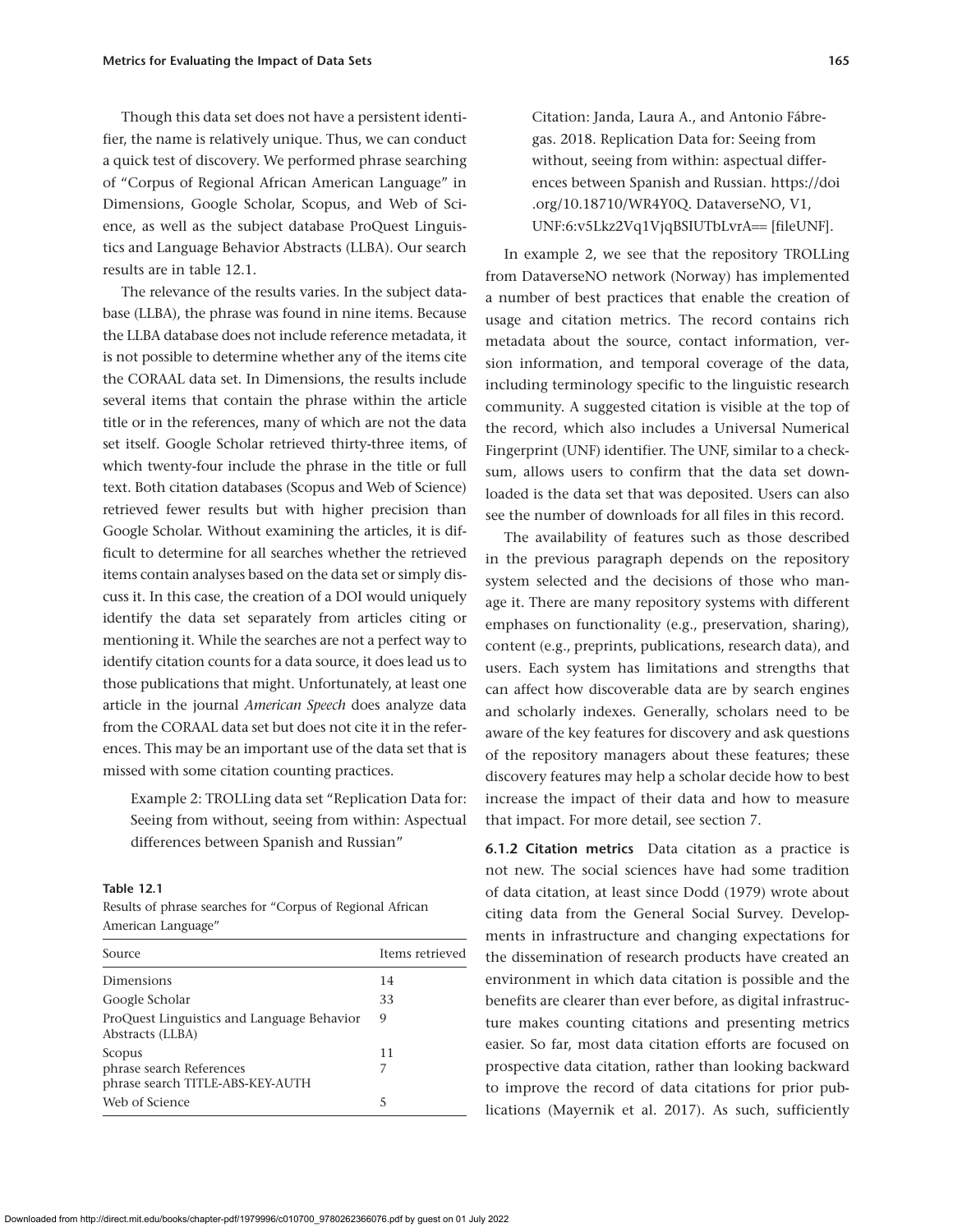comprehensive studies of data citations are not yet possible, which limits the ability to put data metrics into context and develop normalized scores, for now. However, as data citation practices improve, so will the study of metrics examining data citation as a method of demonstrating impact.

Citation metrics for data are currently limited to raw citation counts; field normalized citation metrics are not yet possible for data sets. As with citations to publications, the context of the citation can be compelling, but it is not fully represented by metrics. The current scholarly communication infrastructure can capture the reuse of data in the form of citations when the references are contained in indexed publications such as journal articles, books, and book chapters, or in items shared via institutional or domain repositories. A central challenge for the visibility of data citations is the lack of a universal way to exchange information about links between publications and data. The availability of metadata about the linkages between publications and data varies widely; there is little exchange of usage data between systems at this point. The Scholix initiative seeks to improve the exchange of data citations between global aggregators such as DataCite, Crossref, and OpenAIRE to ensure that that metrics are accurate. Thus far, the initiative has developed an information model and a metadata schema for links. Scholix is developing exchange protocols and working to reach consensus across the community of publishers, data centers, and service providers to improve the exchange of links between data and literature. However, many other forms of knowledge sharing are not captured, including course syllabi, blogs, community and cultural heritage efforts, and projects that do not have a web presence. An ecosystem that excludes many of the ways in which data are reused limits our perspective on impact and tends to reward and reinforce the uses that we can easily measure, rather than what we value most.

Example 3: TROLLing data set "Replication Data for: Automatic parsing as an efficient pre-annotation tool for historical texts"

Citation: Eckhoff, Hanne, and Aleksandrs Berdicevskis. 2016. Replication Data for: Automatic parsing as an efficient pre-annotation tool for historical texts. <https://doi.org/10.18710/FERT42> . DataverseNO, V1.

In example 3, we can see that the data set is related to a paper presented at the Workshop on Language Technology Resources and Tools for Digital Humanities. However, because the authors did not cite their own data in the references section of the paper and the proceedings are not indexed in any citation databases, the citation linkage is only visible on the TROLLing item record. Additionally, searching Google Scholar for the title retrieves the paper, rather than the data set. This potential confusion is one reason that some advocate for creating distinct titles for data sets and the publications based on them; this distinction would allow potential readers and data users to more easily find the item they are looking for, and for authors to more clearly understand who is citing their work and how.

From a scientometric perspective, citations between articles are an incomplete representation of the relationships between researchers (e.g., coauthorship) and research programs. Despite the importance of authorship in the discourse, no widely adopted metrics capture coauthorship contributions in a quantitative way; in part, this is due to the tremendous variety of authorship norms across disciplines and even journals. Some large research institutions deal with this issue by requiring authors to specify their contribution in percentages and getting confirmation of that effort from coauthors. There is a body of literature in scientometrics that describes coauthorship patterns and trends, but not for the purposes of evaluating individuals.

#### **6.2 Altmetrics for data**

The acceptance and use of altmetrics for data are highly localized to a few communities. A survey by Kratz and Strasser (2015) found that respondents valued citation and download counts over altmetrics and search rank. Indeed, the available metrics for data are thin and inconsistent, though expanding rapidly. Sharing data, whether via open or controlled mechanisms, is a prerequisite for data metrics to accrue (Costas et al. 2013). The altmetrics data are not yet reliable and consistent enough for scholars to trust that altmetrics for data sets can provide a reasonably accurate representation of their impact. Despite the widespread implementation of Altmetric and PlumX products by publishers, altmetrics are highly decentralized and generally dependent on the assignment of persistent identifiers such as DOIs to products.

The usage data, which the Kratz and Strasser (2015) survey indicates are of more interest to their respondents,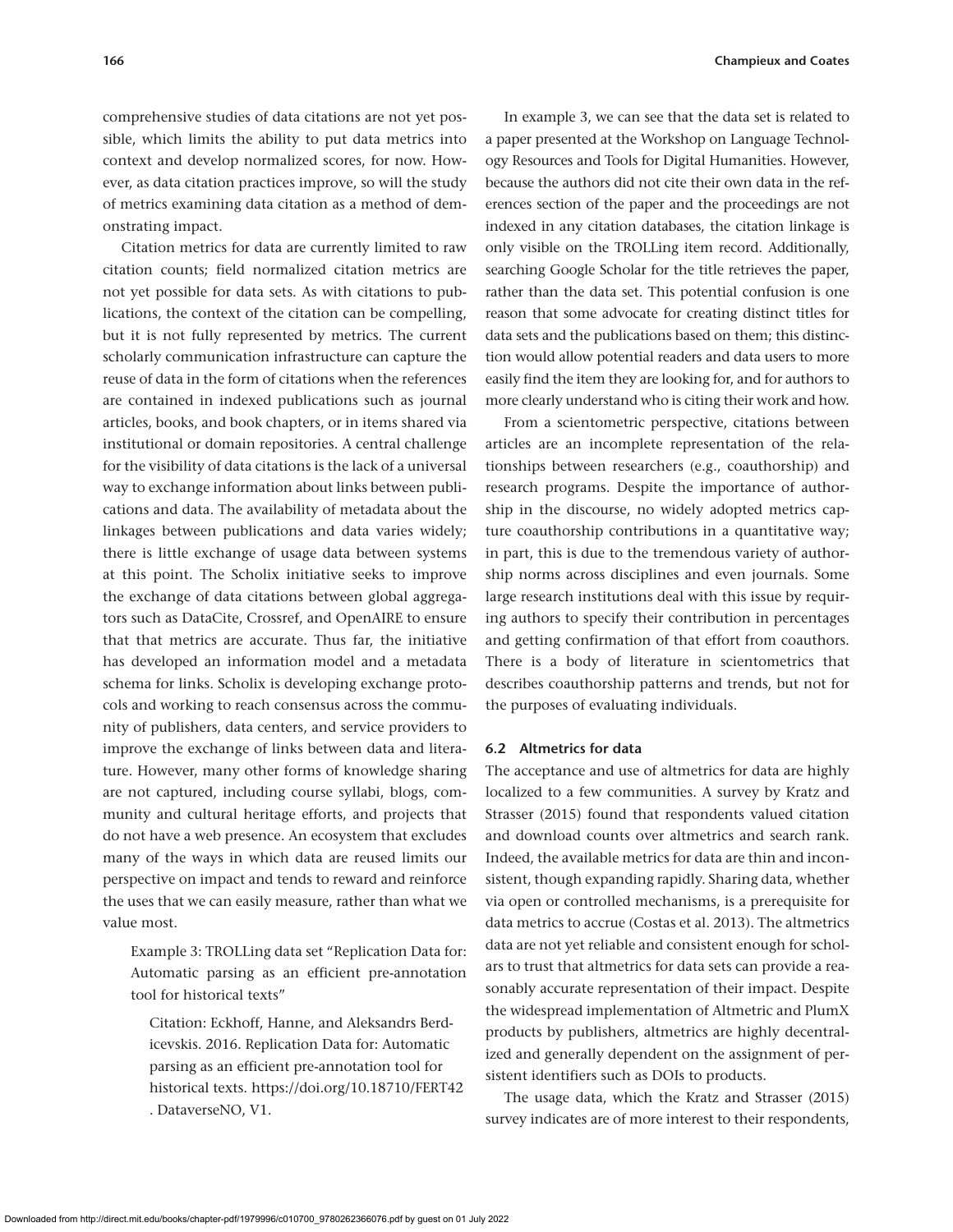are not typically captured by altmetrics vendors. These data, typically consisting of views, downloads, and user characteristics such as location, are siloed by the platforms on which they are created, requiring users to go to great lengths to gather and make sense of them. Even when such data are aggregated, it is currently impossible to compare or normalize them. In spite of these issues, usage metrics for data hold great potential for demonstrating engagement and use outside the scholarly environment. This potential depends on the development and adoption of common standards, data exchange or aggregation, and trust in the providers.

Key challenges for the adoption of altmetrics for data include (1) a lack of shared definitions and standards for gathering and reporting the data and (2) the decentralized storage of the data. In 2013–2016, the National Information Standards Organization led an initiative that explored a range of metrics beyond citations, including usage-based metrics, social media activities, and network behavioral analysis. The work resulted in a report, "Outputs of the NISO Alternative Assessment Metrics Project" (National Information Standards Organization 2016). The report identifies three themes or functions of metrics—showcase achievements, research evaluation, and discovery—and describes eight use cases that inform the recommendations. The report offers a helpful and relatively accessible overview and key recommendations related to data metrics.

### **7 A call to action**

This chapter has described the complicated cultural and technical ecosystem in which data sharing and the evaluation of data sets as a scholarly product take place. This ecosystem includes many stakeholders whose knowledge and actions influence not only the success of individual researchers, but also the value of their scholarship. Thus, in conclusion, we have outlined practices that scholars, evaluators, academic institutions, publishers, and data repository managers can implement to facilitate good data sharing and its rewards.

#### **Best practices for scholars:**

• Develop a proactive strategy for disseminating your work to the most important audiences and systematically gather both qualitative and anecdotal evidence of use and impact.

- Use a combination of quantitative and qualitative evidence to support claims made in your case/story; do not let bibliometric data drive your case.
- Be aware of the limitations of the metrics used in evaluating you and your work, including your data (see the Metrics Toolkit;<http://metrics-toolkit.org/>).
- Use normalized metrics, statistically adjusted for publication date and field, when they are available. Examples include the Field Normalized Citation Impact (Field Weighted Citation Impact from Elsevier Scopus, Field Citation Ratio from Dimensions, or the Relative Citation Ratio for National Institutes of Health–funded work).
- Include the source for all metrics used (e.g., Scopus, Web of Science, Dimensions).
- Ask the editors of journals in which you publish to adopt standards and practices that support data citation, including contributing "Cited-by" metadata to Crossref.
	- Talk to the publishing arm of your professional society, if one exists, to ask the same and ask that they contribute to the Initiative for Open Citations (<https://i4oc.org/>).
- Get involved with groups such as the Research Data Alliance (RDA) Working Groups. RDA Working Groups typically have smaller committees that deal with data citation and measurement issues. For example, under the umbrella of the Joint RDA/World Data System Publishing Data Interest Group ([https://rd-alliance.org](https://rd-alliance.org/groups/rdawds-publishing-data-ig.html) [/groups/rdawds-publishing-data-ig.html\)](https://rd-alliance.org/groups/rdawds-publishing-data-ig.html), several working groups have produced recommendations and guidance for issues related to the links between publications and data as well as metrics for publications and data. Two current working groups—Data Usage Metrics WG and the Data Citation WG—are especially relevant to this conversation. The Data Usage Metrics WG works closely with the Make Data Count project. Within RDA are several discipline-specific interest groups, including one for linguistics ([https://rd-alliance.org/rda](https://rd-alliance.org/rda-disciplines/rda-and-linguistics) [-disciplines/rda-and-linguistics\)](https://rd-alliance.org/rda-disciplines/rda-and-linguistics), which works to apply data citation recommendations specifically to the field.

#### **Best practices for evaluators:**

• Be transparent and explicit regarding the assumptions about how indicators are valued and used within your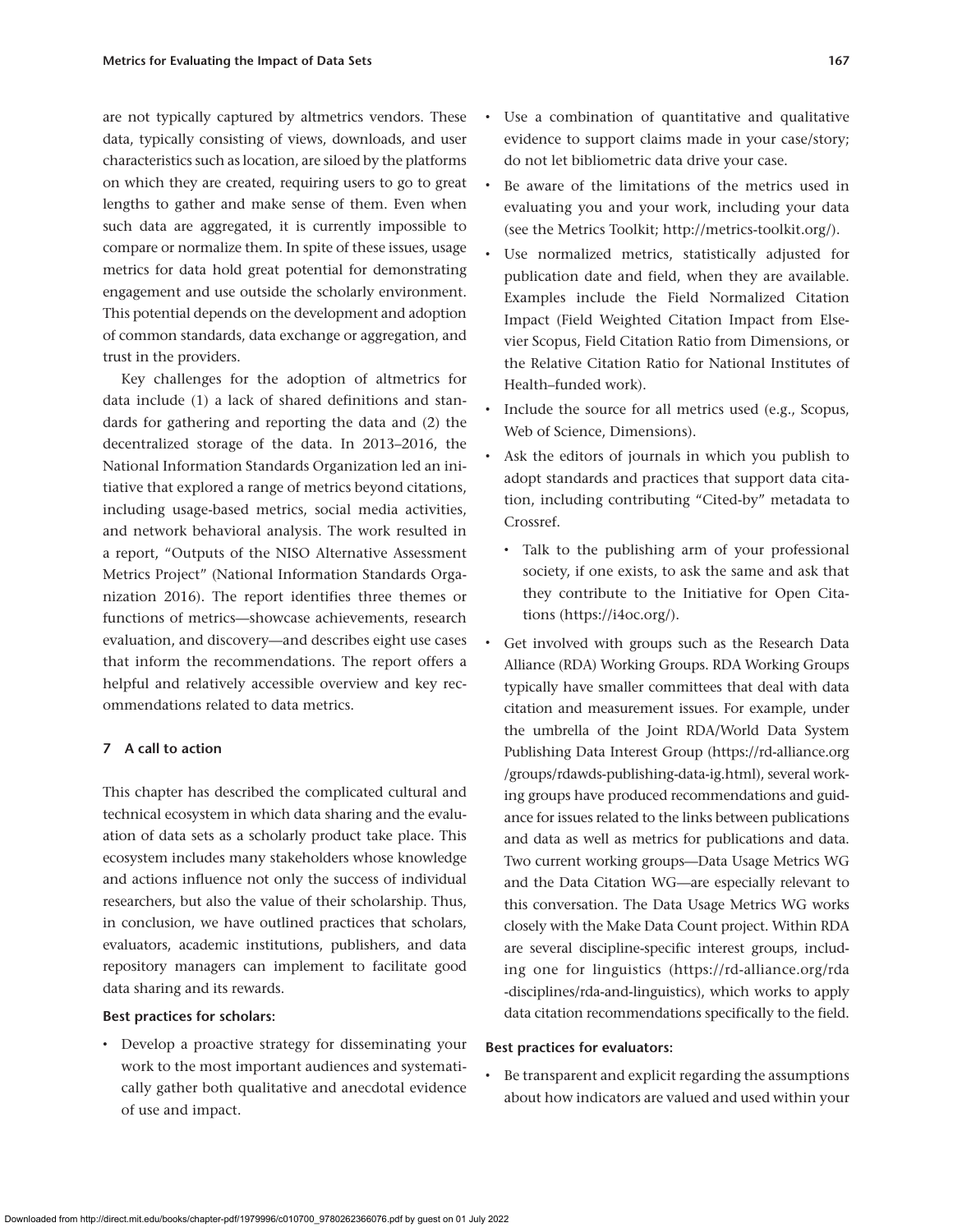institution and field—write them down, share them, and discuss them so that they are remembered during evaluation processes.

- Consider the value of scholarly products beyond journal articles, books or book chapters, and conference presentations. Refer to disciplinary guidance on the evaluation of these products, such as the Linguistic Society of America's Statement on Evaluation of Language Documentation for Hiring, Tenure, and Promotion [\(https://www.linguisticsociety.org/resource/statement](https://www.linguisticsociety.org/resource/statement-evaluation-language-documentation-hiring-tenure-and-promotion) [-evaluation-language-documentation-hiring-tenure](https://www.linguisticsociety.org/resource/statement-evaluation-language-documentation-hiring-tenure-and-promotion) [-and-promotion\)](https://www.linguisticsociety.org/resource/statement-evaluation-language-documentation-hiring-tenure-and-promotion).
- Use evidence such as metrics to inform expert decision making, rather than using metrics to rank or compare individual scholars across disciplines or institutions.
- Consider evidence within the context of the candidate's case for advancement and disciplinary norms for scholarship.
- If expected to evaluate dissemination venues, choose the relevant data, put metrics into context, and use normalized metrics when possible.
- Balance consideration of dissemination venues with item- or article-level metrics.
- Ask your institution to provide training on research metrics for evaluation.
- In your evaluation toolkit/resource package, include information or point to resources that describe the appropriate uses, limitations, and biases of commonly used metrics (see the Metrics Toolkit).

#### **Best practices for academic institutions:**

- Provide relevant training to evaluators and sufficient support for hiring and review processes.
- Foster discussions about how institutional values should show up in evaluation processes; use data gathered from those discussions to inform guidance.
- Recognize that the university has shared responsibility for the long-term storage of scholarly records so that they remain available and accessible (Smith 2012).
- Commit sufficient resources to upholding the responsibility for ensuring the infrastructure that affiliated scholars need to do their work is maintained and well-functioning (Smith 2012).
- Make specific and explicit statements about the value of scholarly work such as data collection and data

management in evaluation, hiring, and promotion guidance.

#### **Best practices for journal editors and publishers:**

- Assign unique identifiers, such as a DOI, to your articles.
- Adopt clear policies and standards regarding data availability for research published in your journal. If possible, require authors to share their data, either openly or via controlled mechanisms.
- Adopt policies and standards that promote data citation in alignment with the Austin Principles of Data Citation in Linguistics ([https://site.uit.no/linguisticsdataci](https://site.uit.no/linguisticsdatacitation/austinprinciples/) [tation/austinprinciples/\)](https://site.uit.no/linguisticsdatacitation/austinprinciples/).
- Contribute Cited-by metadata to Crossref ([https://](https://www.crossref.org/services/cited-by/) [www.crossref.org/services/cited-by/\)](https://www.crossref.org/services/cited-by/).

# **Best practices for managers of data repositories/archives/centers:**

- Make it easier for users to judge relevance, accessibility, and reusability from the search summary. Some ways to do this include highlighting search terms, making the data availability and license clear, enabling a preview of the data, and displaying usage statistics (Wu et al. 2019).
- Make individual metadata records both readable and analyzable (Wu et al. 2019).
- Enable sharing and downloading of bibliographic references to data sets (Wu et al. 2019).
- Identify and/or aggregate duplicate metadata records for the same object (Wu et al. 2019).
- Make metadata indexed and searchable in ways compatible with Schema.org (Wu et al. 2019).

#### **References**

Aksnes, Dag W., Liv Langfeldt, and Paul Wouters. 2019. Citations, citation indicators, and research quality: An overview of basic concepts and theories. *SAGE Open* 9 (1): 2158244019829575. [https://doi.org/10.1177/2158244019829575.](https://doi.org/10.1177/2158244019829575)

Altman, Micah, Christine Borgman, Mercè Crosas, and Maryann Martone. 2015. An introduction to the joint principles for data citation. *Bulletin of the Association for Information Science and Technology* 41 (3): 43–45. [https://scholar.harvard.edu](https://scholar.harvard.edu/mercecrosas/publications/introduction-joint-principles-data-citation) [/mercecrosas/publications/introduction-joint-principles-data](https://scholar.harvard.edu/mercecrosas/publications/introduction-joint-principles-data-citation) [-citation](https://scholar.harvard.edu/mercecrosas/publications/introduction-joint-principles-data-citation).

Australian Research Council. 2019. Research impact principles and framework. *Australian Research Council*. March 27, 2019.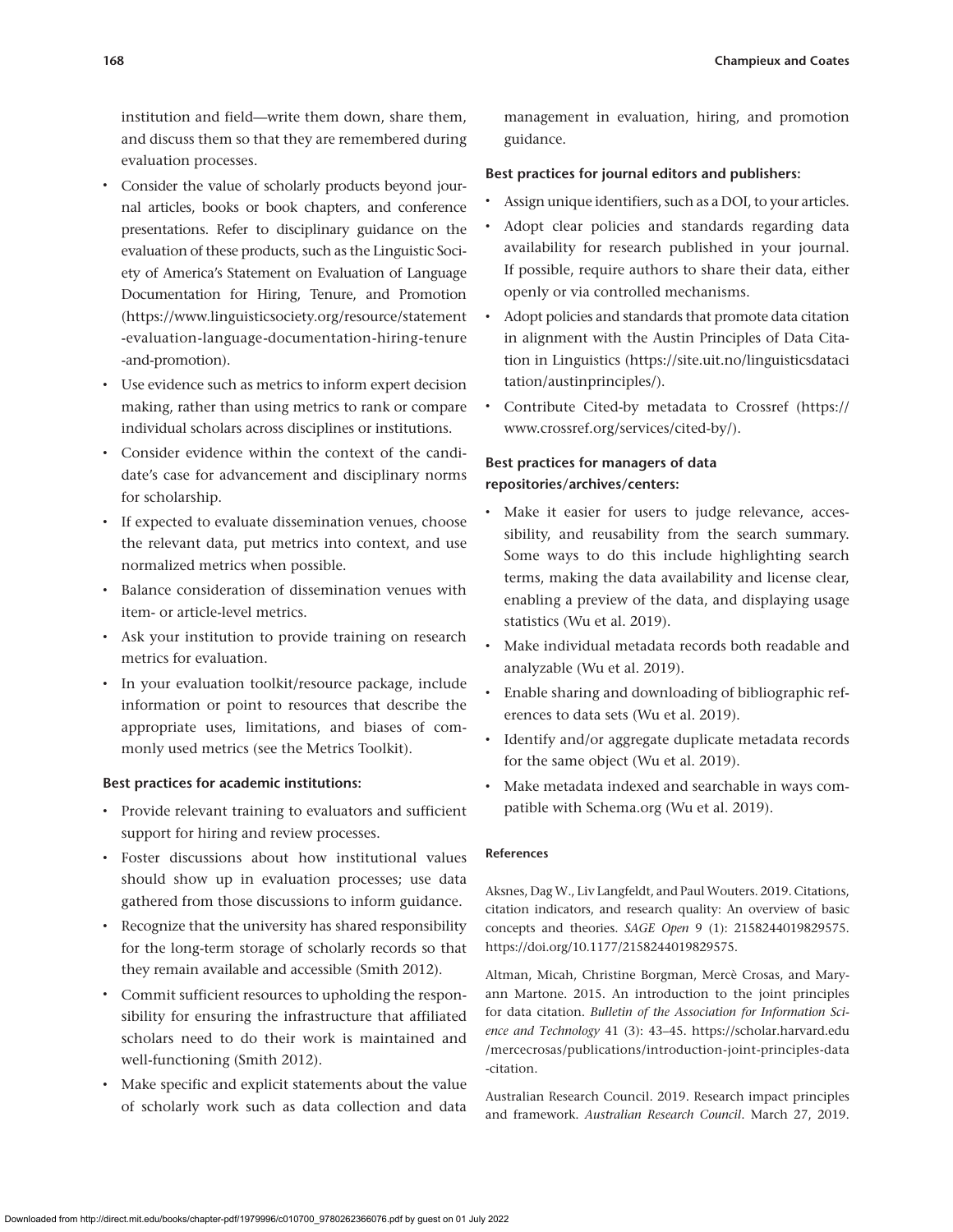[https://www.arc.gov.au/policies-strategies/strategy/research](https://www.arc.gov.au/policies-strategies/strategy/research-impact-principles-framework) [-impact-principles-framework.](https://www.arc.gov.au/policies-strategies/strategy/research-impact-principles-framework)

Berez-Kroeker, Andrea L., Lauren Gawne, Susan Smythe Kung, Barbara F. Kelly, Tyler Heston, Gary Holton, Peter Pulsifer, et al. 2018. Reproducible research in linguistics: A position statement on data citation and attribution in our field. *Linguistics* 56 (1): 1–18. [https://doi.org/10.1515/ling-2017-0032.](https://doi.org/10.1515/ling-2017-0032)

Borgman, Christine L. 2012. Why are the attribution and citation of scientific data important? In *Report from Developing Data Attribution and Citation Practices and Standards: An International Symposium and Workshop. National Academy of Sciences' Board on Research Data and Information*, ed. P. F. Uhlir, 1–8. Washington, DC: The National Academies Press. [https://escholarship.org/uc](https://escholarship.org/uc/item/65b51130) [/item/65b51130.](https://escholarship.org/uc/item/65b51130)

Bornmann, Lutz, and Hans-Dieter Daniel. 2008. What do citation counts measure? A review of studies on citing behavior. *Journal of Documentation* 64 (1): 45–80. [https://doi.org/10.1108](https://doi.org/10.1108/00220410810844150) [/00220410810844150.](https://doi.org/10.1108/00220410810844150)

Callaghan, Sarah. 2012. Data citation in the earth and physical sciences. In *For Attribution—Developing Data Attribution and Citation Practices and Standards: Summary of an International Workshop*, 49–54. Washington, DC: The National Academies Press. <https://doi.org/10.17226/13564>.

CODATA-ICSTI Task Group on Data Citation Standards and Practices. 2013. Out of cite, out of mind: The current state of practice, policy, and technology for the citation of data. *Data Science Journal* 12:CIDCR1–75.<https://doi.org/10.2481/dsj.OSOM13-043>.

Colavizza, Giovanni, Iain Hrynaszkiewicz, Isla Staden, Kirstie Whitaker, and Barbara McGillivray. 2019. The citation advantage of linking publications to research data, version 1. *ArXiv: 1907.02565 [cs.DL]*, July. <http://arxiv.org/abs/1907.02565>.

Costas, R., I. Meijer, Z. Zahedi, and P. F. Wouters. 2013. The value of research data: Metrics for data sets from a cultural and technical point of view. A Knowledge Exchange report. [http://](http://hdl.handle.net/1887/23586) [hdl.handle.net/1887/23586](http://hdl.handle.net/1887/23586).

Cronin, Blaise, and Cassidy R Sugimoto. 2014. *Beyond Bibliometrics: Harnessing Multidimensional Indicators of Scholarly Impact*. Cambridge: MIT Press.

Dodd, Sue A. 1979. Bibliographic references for numeric social science data files: Suggested guidelines. *Journal of the American Society for Information Science* 30 (2): 77–82. [https://doi.org/10](https://doi.org/10.1002/asi.4630300203) [.1002/asi.4630300203](https://doi.org/10.1002/asi.4630300203).

Funk, Cary, Meg Hefferon, Brian Kennedy, and Courtney Johnson. 2019. Trust and mistrust in Americans' views of scientific experts. *Pew Research Center*. August 2, 2019. [https://www](https://www.pewresearch.org/science/2019/08/02/trust-and-mistrust-in-americans-views-of-scientific-experts/) [.pewresearch.org/science/2019/08/02/trust-and-mistrust-in](https://www.pewresearch.org/science/2019/08/02/trust-and-mistrust-in-americans-views-of-scientific-experts/) [-americans-views-of-scientific-experts/.](https://www.pewresearch.org/science/2019/08/02/trust-and-mistrust-in-americans-views-of-scientific-experts/)

Garfield, Eugene. 1963. Science Citation Index. [http://garfield](http://garfield.library.upenn.edu/papers/80.pdf) [.library.upenn.edu/papers/80.pdf.](http://garfield.library.upenn.edu/papers/80.pdf)

Greenhalgh, Trisha, James Raftery, Steve Hanney, and Matthew Glover. 2016. Research impact: A narrative review. *BMC Medicine* 14 (1): 1–16.<https://doi.org/10.1186/s12916-016-0620-8>.

Gringas, Yves. 2016. *Bibliometrics and Research Evaluation: Uses and Abuses*. History and Foundations of Information Science. Cambridge: MIT Press. [https://mitpress.mit.edu/books](https://mitpress.mit.edu/books/bibliometrics-and-research-evaluation) [/bibliometrics-and-research-evaluation](https://mitpress.mit.edu/books/bibliometrics-and-research-evaluation).

Gross, P. L. K., and E. M. Gross. 1927. College libraries and chemical education. *Science* 66 (1713): 385–389. [https://doi.org](https://doi.org/10.1126/science.66.1713.385) [/10.1126/science.66.1713.385.](https://doi.org/10.1126/science.66.1713.385)

Hicks, Diana, Paul Wouters, Ludo Waltman, Sarah de Rijcke, and Ismael Rafols. 2015. Bibliometrics: The Leiden manifesto for research metrics. *Nature News* 520 (7548): 429. [https://doi](https://doi.org/10.1038/520429a) [.org/10.1038/520429a.](https://doi.org/10.1038/520429a)

Hutchins, B. Ian, Xin Yuan, James M. Anderson, and George M. Santangelo. 2016. Relative citation ratio (RCR): A new metric that uses citation rates to measure influence at the article level. *PLOS Biology* 14 (9): e1002541. [https://doi.org/10.1371/journal](https://doi.org/10.1371/journal.pbio.1002541) [.pbio.1002541](https://doi.org/10.1371/journal.pbio.1002541).

Kratz, John Ernest, and Carly Strasser. 2015. Researcher perspectives on publication and peer review of data. *PLOS One* 10 (2): e0117619. [https://doi.org/10.1371/journal.pone.0117619.](https://doi.org/10.1371/journal.pone.0117619)

Kurtz, Michael J., and Johan Bollen. 2010. Usage bibliometrics. *Annual Review of Information Science and Technology* 44 (1): 1–64. <https://doi.org/10.1002/aris.2010.1440440108>.

Larivière, Vincent, Véronique Kiermer, Catriona J. MacCallum, Marcia McNutt, Mark Patterson, Bernd Pulverer, Sowmya Swaminathan, Stuart Taylor, and Stephen Curry. 2016. A simple proposal for the publication of journal citation distributions. *BioRxiv* (September). <https://doi.org/10.1101/062109>.

Leydesdorff, Loet, and Staša Milojević. 2012. Scientometrics, version 1. *ArXiv:1208.4566 [cs.DL]*, August. [http://arxiv.org/abs](http://arxiv.org/abs/1208.4566) [/1208.4566.](http://arxiv.org/abs/1208.4566)

Leydesdorff, Loet, Paul Wouters, and Lutz Bornmann. 2016. Professional and citizen bibliometrics: Complementarities and ambivalences in the development and use of indicators—a state-of-the-art report. *Scientometrics* 109 (3): 2129–2150. [https://](https://doi.org/10.1007/s11192-016-2150-8) [doi.org/10.1007/s11192-016-2150-8.](https://doi.org/10.1007/s11192-016-2150-8)

Mayernik, Matthew S., David L. Hart, Keith E. Maull, and Nicholas M. Weber. 2017. Assessing and tracing the outcomes and impact of research infrastructures. *Journal of the Association for Information Science and Technology* 68 (6): 1341–1359. [https://](https://doi.org/10.1002/asi.23721) [doi.org/10.1002/asi.23721](https://doi.org/10.1002/asi.23721).

Metrics Toolkit Editorial Board. 2018. Field Normalized Citation Impact. *Metrics Toolkit*. [https://www.metrics-toolkit.org](https://www.metrics-toolkit.org/field-normalized-citation-impact/) [/field-normalized-citation-impact/](https://www.metrics-toolkit.org/field-normalized-citation-impact/).

Metrics Toolkit Editorial Board. 2019. Journal Impact Factor. *Metrics Toolkit*. [https://www.metrics-toolkit.org/journal-impact](https://www.metrics-toolkit.org/journal-impact-factor/) [-factor/](https://www.metrics-toolkit.org/journal-impact-factor/).